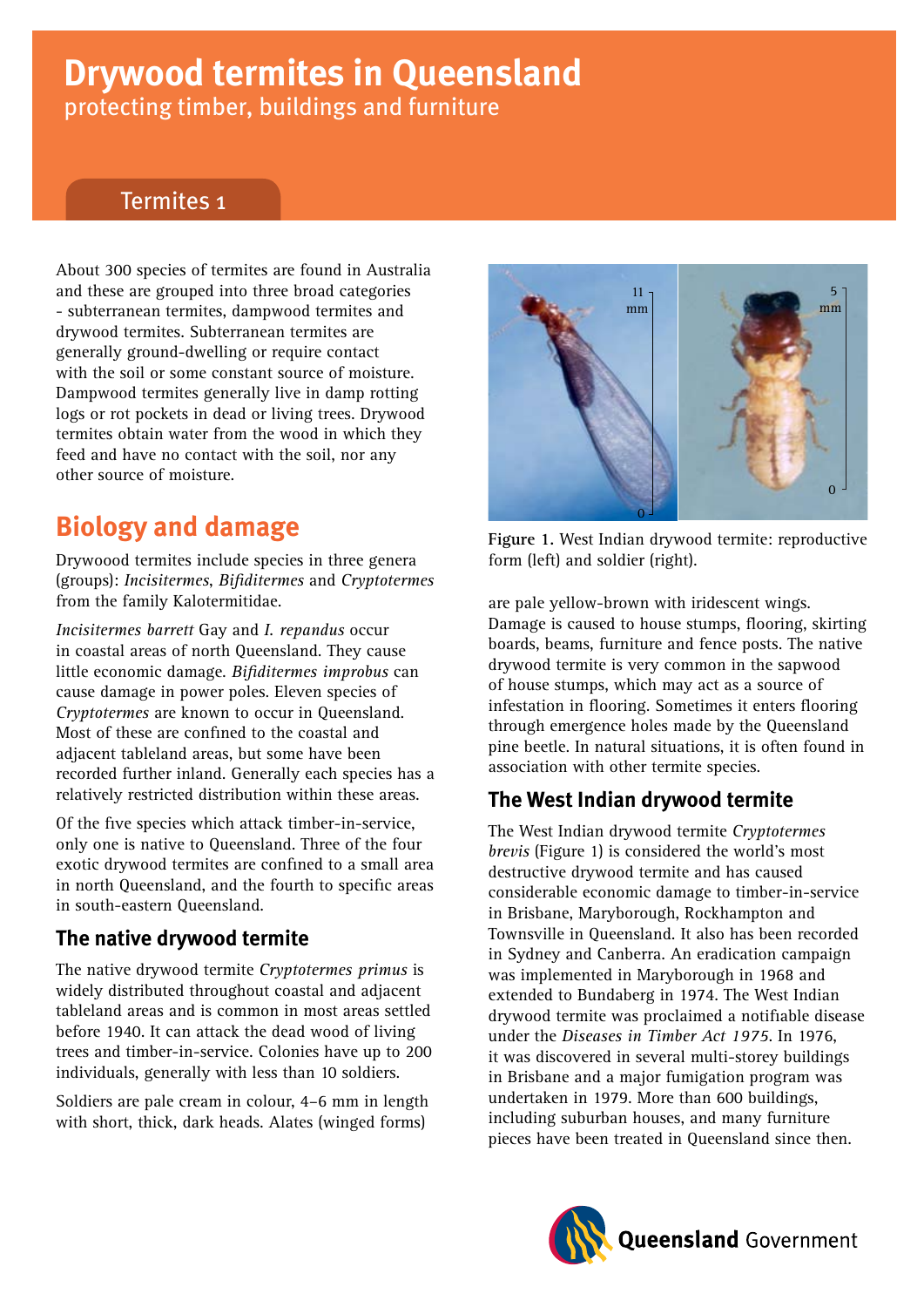

Figure 2. Drywood termite frass.

West Indian drywood termite attack is restricted to construction timber, furniture and, rarely, paper products. There is no record of it occurring in other situations. It is most commonly found in pine, especially hoop pine, and cabinet woods such as maples (*Flindersia* species), red cedar (*Toona australis*) and silky oak (*Grevillea robusta*). West Indian drywood termite frass (faecal pellets, Figure 2) from hoop pine is characteristically reddishbrown and gradually blacken with age. Typically *C. brevis* frass is larger and more pointed than frass of the native drywood termite. The head of the *C. brevis* soldier is more wrinkled than that of *C. primus*.

### *Cryptotermes cynocephalus* **and**  *C. domesticus*

*Cryptotermes cynocephalus* Light and *C. domesticus* (Haviland) have been introduced to areas around Cairns, and further northward, from South East Asia and the Pacific region, principally through commerce. Similarly, *Cryptotermes dudleyi* Banks has become established on Thursday Island. In these areas *C. domesticus*, in particular, causes substantial damage to houses (flooring, internal partitioning, battens, plywood sheeting and doors), furniture, posts and stumps. Attack has been recorded in a wide range of timber species. Only on Yam Island and at Mossman has *C. domesticus* been recorded in dead stumps and native shrubs in natural bushland.

# **Building inspection**

Regular inspections will not prevent attack, however, they will minimise the amount of damage caused before infestations can be eliminated.

### **Where to look**

Drywood termites may be found in any wooden part of a building from ground to roof, in furniture, ornaments or paper articles. They have been found in a wide range of timbers including rainforest timbers, pines and less dense hardwoods. The sapwood of most timbers used in buildings and furniture is also susceptible.

### **What to look for**

Look for small piles of frass (Figure 3). The frass consists of pellets which are hard and smooth with a sandy feel, quite small (about five pellets on a pinhead), and similar in shape, size and colour (light to dark brown, sometimes black or reddish). Unlike ant debris, with which they can be confused, the piles do not contain fibres or parts of dead insects.



**Figure 3.** Galleries and frass in a section of pine.

Careful examination of the timber near the frass usually reveals a small hole (about 1 mm diameter). This may be difficult to find as it is often sealed when not in use. Sometimes infestations are discovered by accidentally breaking into a gallery in floor boards, window sills or other wooden parts of a building. Rarely, collections of termite wings may be found around windows or in the corners of rooms.

### **What to do**

If you find evidence of drywood termite activity, collect a sample of the frass or termite wings and, if possible, several soldiers. Contact the Queensland Primary Industries and Fisheries Business Information Centre (13 25 23) for advice.

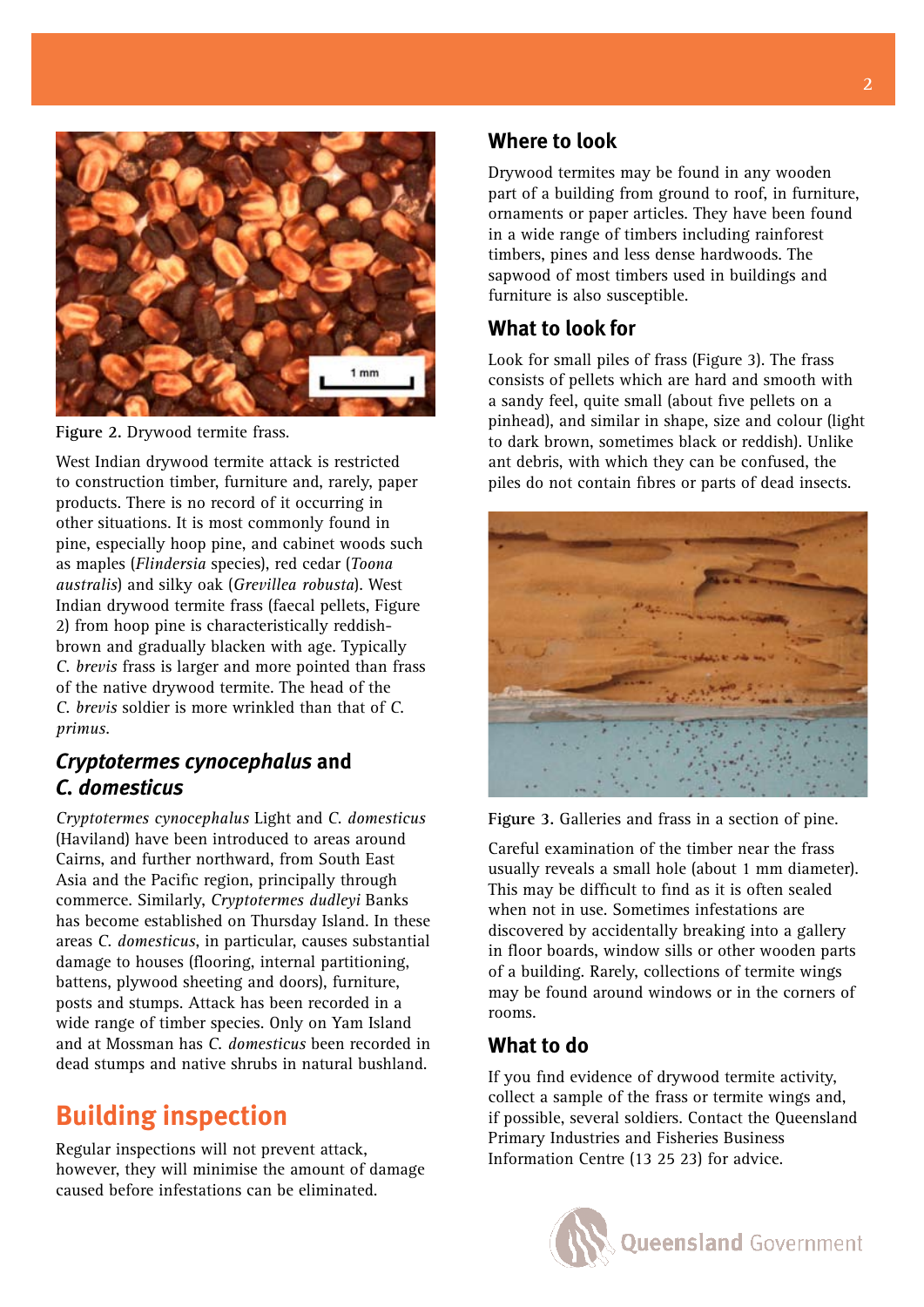

**Figure 4.** Fumigating a large city building.

# **Prevention**

Most of the preventative strategies employed against subterranean termites in houses do not prevent drywood termite attack. Drywood termites can enter a house when introduced in infested secondhand timber (including furniture) or by flying in. Thoroughly examine second-hand timber and furniture for drywood termite activity before taking it into a house. Preventing entry by flight is more difficult. Most modern building designs, however, do not favour entry of drywood termites in this manner. In older houses on stumps, treating the lower surface of flooring with a suitable oil-based insecticide may be useful, especially where borer activity may act as a point of entry for drywood termites. Since drywood termites fly weakly, the rate of spread by flight is very slow. Therefore, when dispersal from a house occurs, adjacent houses are most at risk from attack. It is in your interest to acquaint your neighbours with the habits of drywood termites.

# **Treating active infestation**

Whenever drywood termite activity is suspected, send a sample for identification. The identification, extent and site of activity will help determine the appropriate treatment.

### **West Indian drywood termite**

#### (*Cryptotermes brevis*)

The West Indian drywood termite is a notifiable disease under the *Diseases in Timber Act 1975*. Necessary treatment of this termite is presently undertaken and supervised by the government,



**Figure 5.** Fumigating a suburban house.

without cost to the householder. Tent fumigation of buildings is used to eradicate this pest (Figures 4 and 5). Strict supervision and specifications ensure set standards are maintained.

### **Other species of economic importance**

Where other species are involved, you may have several options depending upon the extent and site of activity. The extent of the infestation can be found by 'sounding' the timber with a blunt instrument, such as the handle of a screw-driver or chisel. Areas of infested timber sound hollow when hit.

Badly damaged timber should be removed and burnt and replaced with non-susceptible or suitably pretreated timber. Areas with minor damage can be treated by drilling into the galleries and injecting an oil-based insecticide. All infested areas must be treated to obtain maximum penetration into the galleries.

Unpainted or bare surfaces may then be brushtreated or sprayed with the oil-based mixture. Poor penetration can be expected with any insecticide where the surface to be treated is painted.

Where the timber is vertically oriented, for example, VJ wall boards and timber house-stumps, the injection should be as close to the top as possible. Distribution of the chemical is thereby assisted by gravity. A schedule of two treatments in the first six months and then a treatment each four to five years may be appropriate, depending upon circumstance. The success of a treatment may be difficult to assess as frass may continue to be expelled due to movement of the timber.